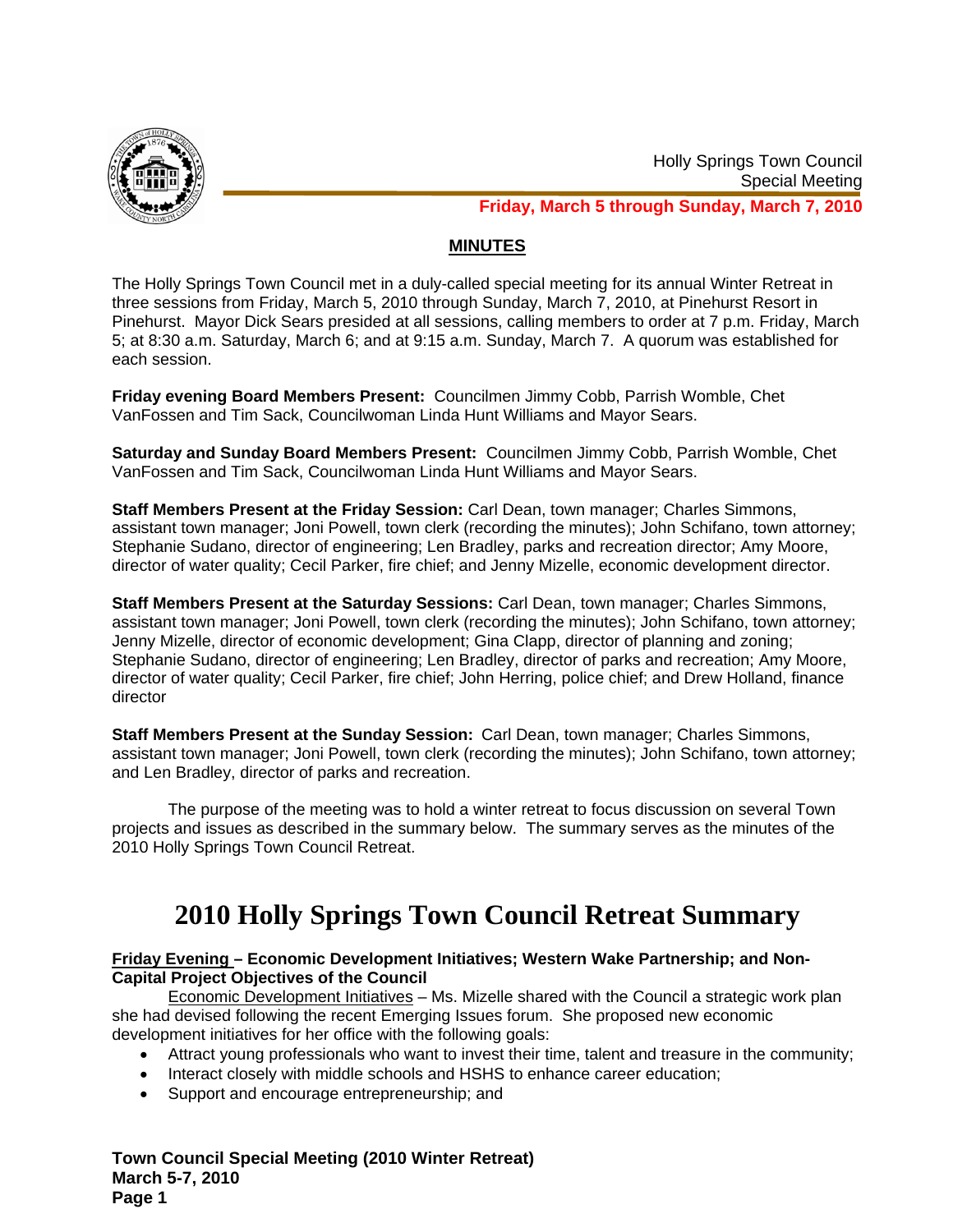• Develop a new brand for the Town for the next decade.

With those goals in mind, Ms. Mizelle listed several objectives that could be set and attained that would help the Town reach its goals. Her workplan includes such tasks as seeking grants for programming and technical assistance; researching the feasibility of business incubators / executive office suites in Holly Springs; and developing a resource guide for entrepreneurs and small businesses.

In order to pursue these challenges, Ms. Mizelle said, she would delegate much of the economic development department's activities to Irena Krystanovic, the town's economic development coordinator. She said Ms. Krystanovic is more than capable of handling all types of non-residential projects needing assistance from the Town. This would provide Ms. Mizelle the time and focus to prepare Holly Springs for the next decade of development.

**Consensus of Council:** For Ms. Mizelle to proceed with her proposed work plan.

Western Wake Wastewater Treatment Plant -- Ms. Moore, Ms. Sudano and Mr. Dean discussed with the Town Council that the State of North Carolina has issued speculative limits to the Town for a discharge into Harris Lake. This increases the likelihood that the Town could receive a National Pollutant Discharge Elimination System (NPDES) permit to discharge into Harris Lake and/or Utley Creek.

If this were to happen, the Town could remove itself from the Western Wake Partnership and save millions of dollars in providing wastewater treatment facilities in the future.

With this possibility, staff and management sought Council's direction as to how the town should proceed.

**Consensus of Council:** Agreed with staff that the Town should retain its participation in the Western Wake Partnership for the moment but still pursue its own future with a potential discharge into Utley Creek. The Town should prioritize is capital projects to accommodate both avenues until a State decision on the Town's ultimate discharge is rendered.

At this time, 11:15 p.m., Council agreed that the late hour prohibited productive work on remaining agenda items for the evening. These items, collectively called non-capital project priorities of Council, were rescheduled to resume on Sunday morning.

**Action:** The Council approved a motion to recess the meeting until the following morning. **Motion By:** VanFossen **Second By:** Sack **Vote:** Unanimous

# **Saturday Morning – Capital Improvement Project Priorities**

 The Winter Retreat of the Council resumed Saturday morning with the aforementioned quorum and staff members present. The Saturday morning discussion was focused upon listing and prioritizing capital improvement projects in both the General and Utility Funds.

The Council received their 2010-2015 Capital Improvements Plans, and Mr. Holland distributed a list of projects identified by staff as priority. An on-screen chart contained the Council's priority projects.

After much discussion, the Council reached a consensus on top priorities on which staff and management should focus in the coming two years. The following tables illustrate (in no particular order) the top projects selected, their CIP project numbers; a description; estimated cost; and Council discussion notes.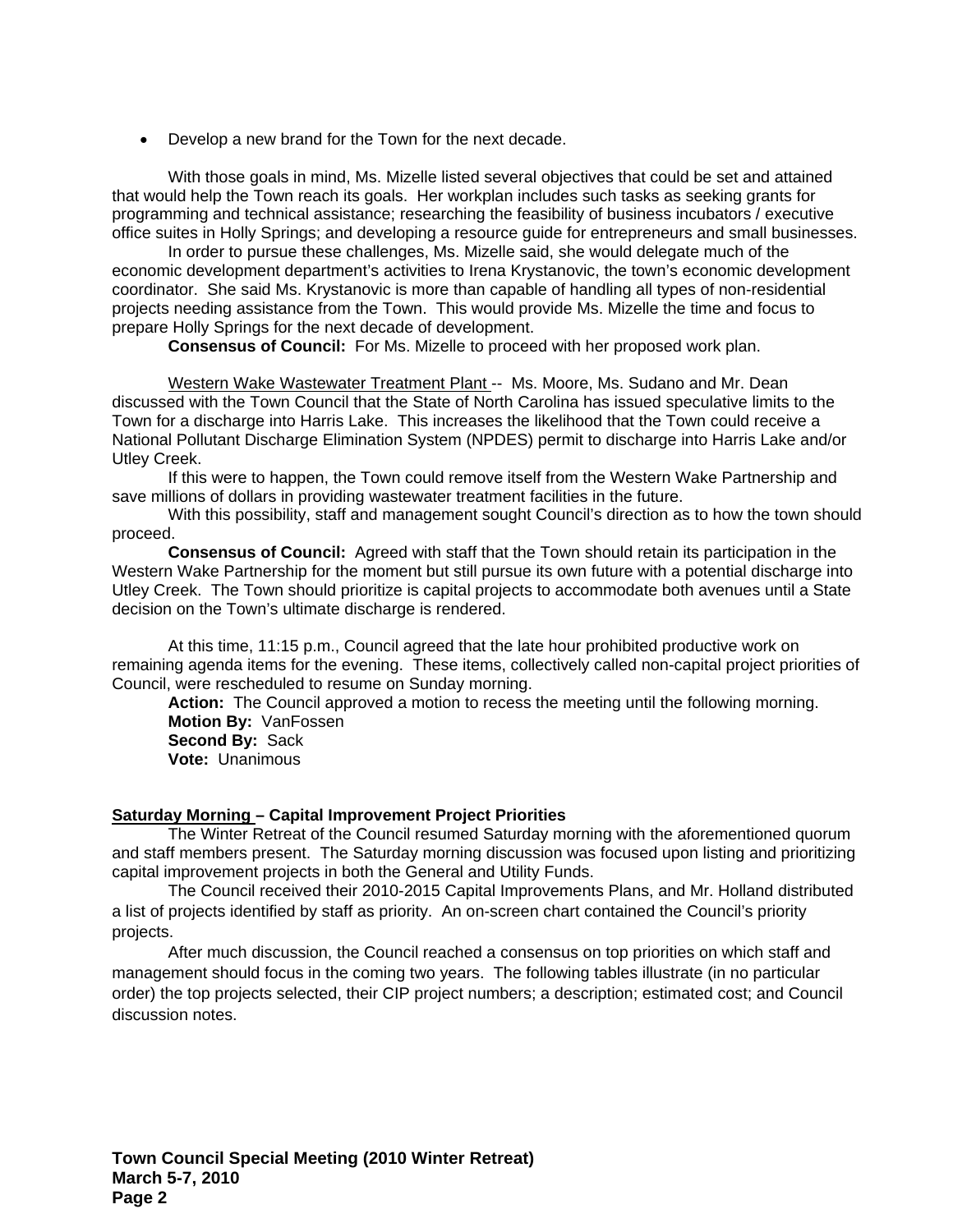|                                                                          |                     |                                                                                                                   |             | <b>Council</b>                                                                                                                                                                                                                                                         |  |  |  |
|--------------------------------------------------------------------------|---------------------|-------------------------------------------------------------------------------------------------------------------|-------------|------------------------------------------------------------------------------------------------------------------------------------------------------------------------------------------------------------------------------------------------------------------------|--|--|--|
| <b>Project Name</b>                                                      | <b>Project CIP#</b> | <b>Description</b>                                                                                                | <b>Cost</b> | <b>Consensus</b>                                                                                                                                                                                                                                                       |  |  |  |
| <b>General Fund</b>                                                      |                     |                                                                                                                   |             |                                                                                                                                                                                                                                                                        |  |  |  |
| <b>Bass Lake Park</b><br>Phase 3                                         | CR-11-01            | completion of the 10-acre parcel<br>with a picnic shelter, parking lot<br>and sidewalk to the main parking<br>lot | \$190k      | It is important to<br>complete the loop<br>around the lake and the<br>parking lot. Council<br>would like a picnic<br>shelter with restrooms,<br>but Town may have to<br>consider phasing the<br>project in for municipal<br>services or installing<br>well and septic. |  |  |  |
|                                                                          | CR-05-02 and        | Greenway system throughout<br>town and                                                                            | \$1.69m     | Complete as is<br>practical. Residents<br>like to see progress in<br>this area.                                                                                                                                                                                        |  |  |  |
| Greenway trails                                                          | CR-10-01            | Bass Lake sewer outfall greenway                                                                                  | \$190k      | Complete as is<br>practical. Residents<br>like to see progress in<br>this area.                                                                                                                                                                                        |  |  |  |
| <b>Piney Grove-Wilbon</b><br>/ Ralph Stephens<br>Loop Road<br>connection | TR-08-04            | Road extension of Ralph<br>Stephens to connect PG-W with<br>Hwy. 55. Will relieve traffic on<br>Avent Ferry Road. | \$4.25m     | Must do this                                                                                                                                                                                                                                                           |  |  |  |
| <b>Bass Lake Road</b><br>Sidewalk                                        | TR-06-01            | 8-foot wide sidewalk from Earp<br>Street south to Bass Lake Park to<br>accommodate walking, biking<br>traffic.    | \$710k      | To save money and to<br>respond to property<br>owner concerns, build<br>eight-foot sidewalk from<br>Earp Street o Olde Mills<br>Lake and then reduce<br>down to five feet.                                                                                             |  |  |  |
| <b>New Public Works</b><br>Facility                                      | GG-09-01            | New facility that would allow Town<br>to sell its property on Irving<br>Parkway to expanding business.            | \$2m        | Do it and make build-<br>out last well into the<br>future, contingent upon<br>sale of property and<br>actual cost projections'<br>being accurate.                                                                                                                      |  |  |  |
| <b>New Police Station</b><br>Annex                                       | PS-12-01            | New facility for staff and programs,<br>which are out of space now                                                | \$2.8 m     | Locate police sub-<br>station at New Hill<br>Place with its own<br>purpose; and explore<br>options for solution to<br>serve HSPD into future;<br>conduct a needs<br>analysis.<br>Town will pursue if                                                                   |  |  |  |
| <b>Buy Additional Park</b><br>Land                                       |                     | The purchase of land to serve as<br>future parks would have to be<br>identified based on its usability.           | \$5.79m     | bond referendum is<br>selected as a funding<br>option.                                                                                                                                                                                                                 |  |  |  |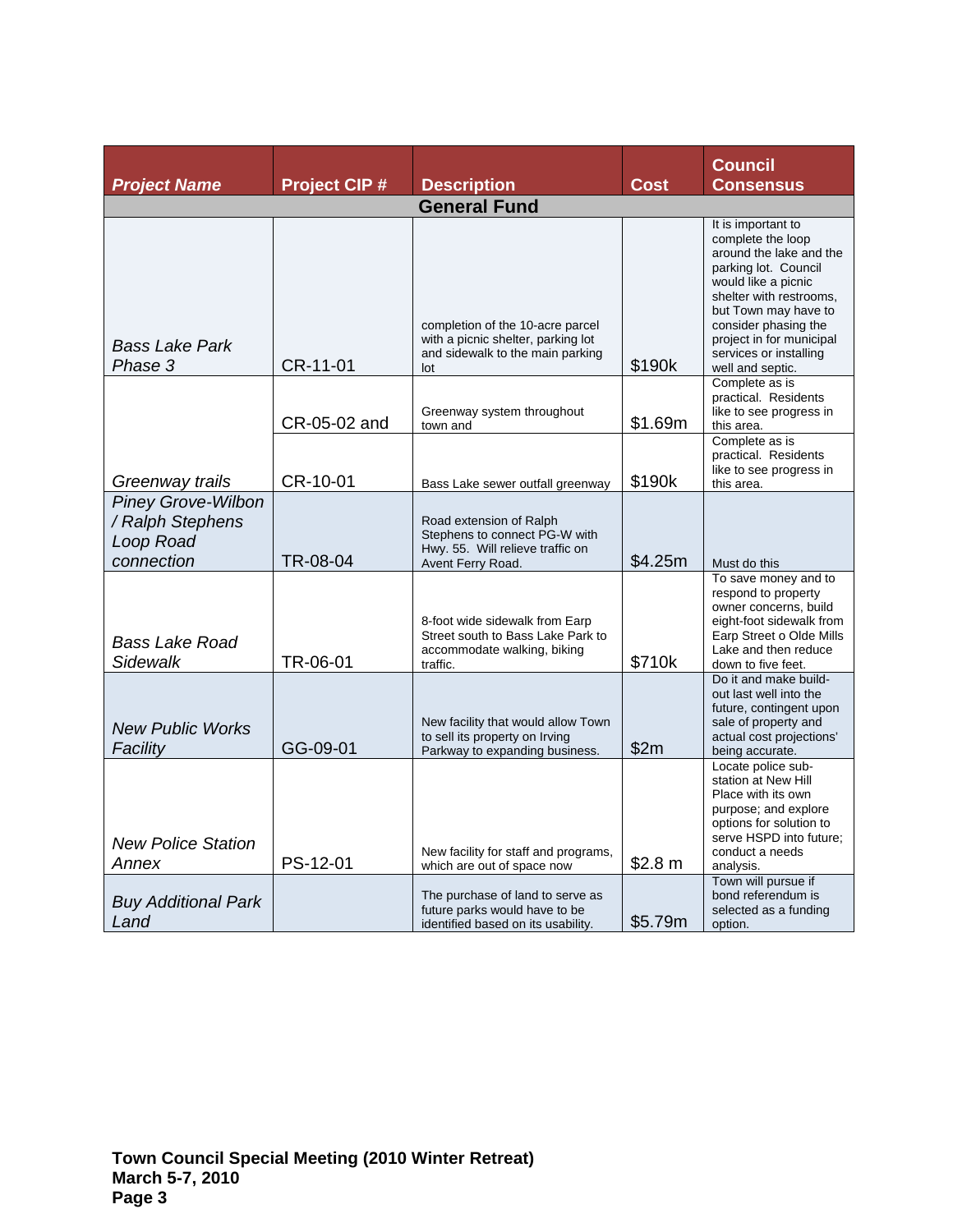|                                                     |                     |                                                                                                              |             | <b>Council</b>                                                                                                                                                                                                                                   |  |  |
|-----------------------------------------------------|---------------------|--------------------------------------------------------------------------------------------------------------|-------------|--------------------------------------------------------------------------------------------------------------------------------------------------------------------------------------------------------------------------------------------------|--|--|
| <b>Project Name</b>                                 | <b>Project CIP#</b> | <b>Description</b>                                                                                           | <b>Cost</b> | <b>Consensus</b>                                                                                                                                                                                                                                 |  |  |
| <b>Utility Fund</b>                                 |                     |                                                                                                              |             |                                                                                                                                                                                                                                                  |  |  |
| <b>Friendship Road</b><br><b>Site</b>               | WS-09-04 A&B        | Extension of water, sewer and<br>reuse lines along New Hill Road to<br>the certified site on Friendship Rd,  | \$5.56 m    | The design is done;<br>construction drawings<br>are almost done; grant<br>funding could be<br>available if project<br>comes along.                                                                                                               |  |  |
| <b>HSBP Reuse Lines</b>                             | WS-10-09            | Extend reclaimed water lines into<br><b>Holly Springs Business Park</b>                                      | \$130,000   | The Public Works<br>Department put reuse<br>lines in along Thomas<br>Mill and irrigation lines<br>on Irving Pkwy; project<br>would improve<br>appearance of HSBP;<br>right of way irrigation;<br>protects capacity; good<br>return on investment |  |  |
|                                                     |                     | One of the following two project groups will be necessary:                                                   |             |                                                                                                                                                                                                                                                  |  |  |
| <b>Regional Partner option</b>                      |                     |                                                                                                              |             |                                                                                                                                                                                                                                                  |  |  |
| Western Wake                                        |                     | Apex, Cary, Holly Springs                                                                                    |             | HS portion of project is<br>just effluent line from<br>the plant to discharge;<br>participation is not most<br>cost-effective solution;<br>Council agrees to keep<br>it on the radar screen                                                      |  |  |
| Reclamation<br>project*I                            | WS-05-07            | partnership to build regional<br>wastewater treatment plant                                                  | \$15.66 m   | and participate; may not<br>be necessary                                                                                                                                                                                                         |  |  |
| <b>Pump Station to the</b><br><b>Regional Plant</b> | WS-07-02            | Pump station will be needed to<br>pump effluent to the plant where it<br>will be further pushed to discharge | \$13.95 m   | Will not be necessary if<br>town gains Harris<br>discharge.                                                                                                                                                                                      |  |  |
| <b>Sludge Facility</b>                              | WS-11-03            | Facility to help Town process by-<br>product solids from wastewater<br>treatment                             | \$1.5 m     | Will be needed in either<br>event                                                                                                                                                                                                                |  |  |
| <b>Harris Discharge option</b>                      |                     |                                                                                                              |             |                                                                                                                                                                                                                                                  |  |  |
| <b>Decant Clarifier</b>                             | WS-11-02            | Plant upgrades including decant<br>clarifier, sludge facility                                                | \$9 m       | Savings over Western<br><b>Wake Partnership</b>                                                                                                                                                                                                  |  |  |
| <b>Outfall to Harris Lake</b>                       | WS-                 | If necessary, outfall to Harris Lake                                                                         | \$7.5 m     | Savings over Western<br><b>Wake Partnership</b>                                                                                                                                                                                                  |  |  |

Projects not making the top priority lists are not necessarily put aside, Mr. Dean said, but he wanted Council members to understand that these projects will be initiated as it becomes possible and practical. He asked Council to keep in mind that staff focus will be upon the projects that are enumerated on the list.

Other projects will be initiated as much as possible according to the schedule outlined in the CIP. Rounding out Council discussions before a lunch recess, members talked about some other

of their priorities that are not of the capital project variety.

Council agreed the Town should:

- $\triangleright$  investigate and possibly prepare for a parks and recreation bond referendum in the future, provided the Town can afford it and provided it would not require a tax increase;
- $\triangleright$  plan for adding public transit access to RTP / Raleigh;
- **Specific Direction:** Council directed that a meeting be scheduled with Triangle Transit Authority to point out how future service maps seem to ignore Holly Springs.
	- ¾ increase interaction with Progress Energy regarding land uses;
		- $\triangleright$  replace the uncomfortable seats in the Cultural Center theater;
		- $\triangleright$  encourage expansion within business park;
		- $\triangleright$  clarify appointment / removal of members to / from boards;

**Town Council Special Meeting (2010 Winter Retreat) March 5-7, 2010 Page 4**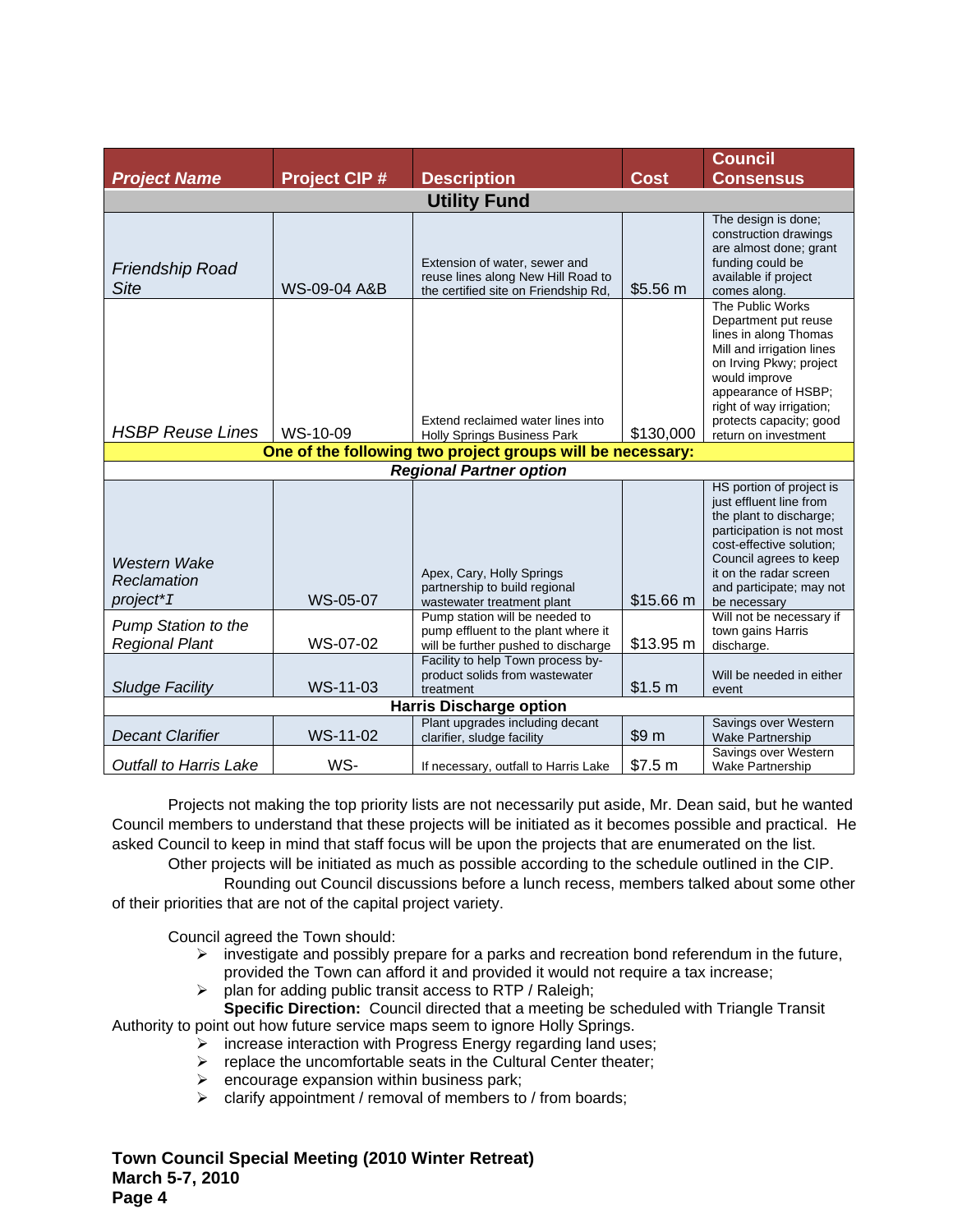**Specific Direction:** Staff should prepare a UDO amendment to eliminate "excused" and "unexecused" references to absenteeism on the Planning Board and Board of Adjustments. Council said absenteeism, including leaving meetings early or arriving late, has an accumulative impact.

The Council also discussed the Holly Springs Parks and Recreation Advisory Committee, which inexplicably screens its own membership applications and recommends appointments to the Town Council.

The ordinance that created the committee states that applications will be submitted to the Council for appointment, just as other boards are appointed.

**Action:** The Council approved a motion that the Holly Springs Parks and Recreation Advisory Committee begin following ordinance and fill vacancies by forwarding applications directly to the Town Council.

**Motion By:** Sack

**Second By:** VanFossen

**Vote:** Unanimous

 $\triangleright$  standardize grant program criteria;

**Specific Direction:** Policy should be amended to include language that funding must benefit Holly Springs residents in a direct way and that a committee of Council members would review applications and make recommendations to the Council as a whole.

**Action:** The Council approved a motion to appoint Councilman Cobb to chair a committee to review grant applications for the next round of grants.

#### **Motion By:** Sack

**Second By:** VanFossen

- $\triangleright$  check with Wake Technical Community College and gauge interest in possibly siting a physical location in Holly Springs.
- $\triangleright$  be aware of the impacts that could result from changes wrought by the Wake County Public School System Board of Education.

At this time, 12:00 p.m., Council recessed the meeting for lunch. At 1:30 p.m., the Council reconvened, and a quorum was established.

### **Saturday Afternoon – Capital Project Funding; EMS; Transportation Improvement Plan**

 Mr. Dean asked now that the Council has identified a Capital Project Work Plan for the next two years, how is the Town going to pay from them?

 Mr. Holland provided and explained his annual study among municipal rate structures and how Holly Springs stacks up. He and Mr. Dean also explained how current debt on capital projects installed years ago impact water and sewer rates today, and they explained the net effect on those rates if the Town is to pursue installment financing and/or bond funding for new projects.

 Mr. Dean pointed out that some projects should be / could be funded from the regular operating budget because not all projects require installment financing.

- During discussions, Council fielded the following questions:
- ¾ How would a bond referendum benefit the Town in meeting its Capital Improvements objectives?
- $\triangleright$  What effect would that have on rates and/or property taxes?
- $\triangleright$  If the Town has a bond referendum, should other projects that are not in the CIP (intersection improvements on state roads, for example) also be included to make it worth the effort and expense?
- $\triangleright$  How much would a bond referendum cost?
- $\triangleright$  How long would it take?

Mr. Dean reported that for every \$5 million in bond authority, the Council would need to raise the tax rate one penny. In discussion, Council members agreed that they would not be in favor of financing that would increase the property tax rate, so a bond referendum was likely out of the question; however, the consensus was that the prospect merited further study.

Council decided to retire the subject for the afternoon and renew discussions on Sunday morning.

**EMS** -- Wake County has left Holly Springs with two choices: a system whereby the County

**Town Council Special Meeting (2010 Winter Retreat) March 5-7, 2010 Page 5**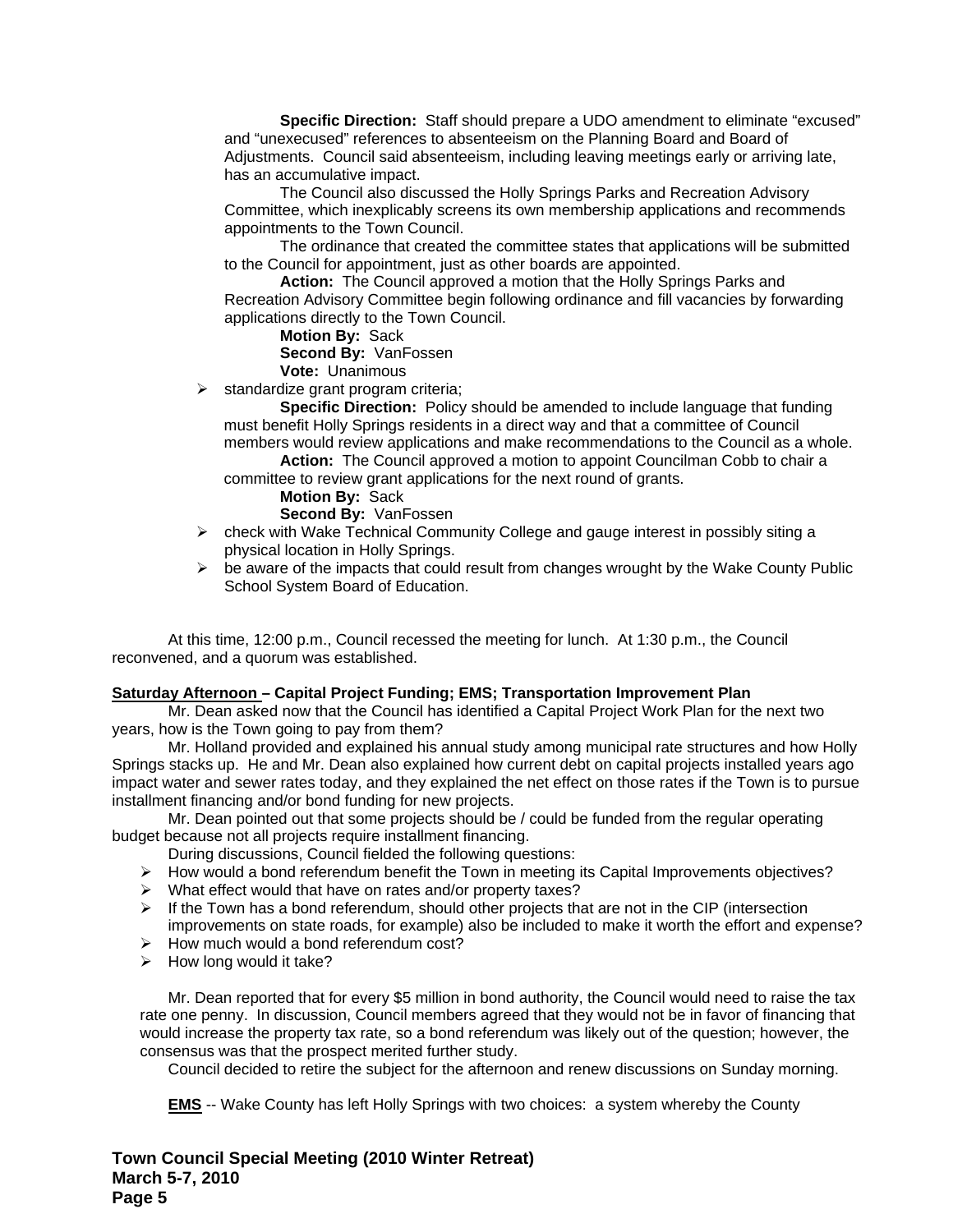assumes full control of EMS in Holly Springs, and full control of revenues; or a system whereby the County would share control of EMS in Holly Springs.

 In the shared system, the Town would provide an ambulance and an EMT assistant to the county paramedic. The Town would collect all revenues, but would reimburse Wake County some \$177,000 for the paramedic services. The remaining \$150,000 collected would remain in Holly Springs, paying for local salaries and operating costs.

 In the County-controlled system, the Town would provide only space in its fire station for the county vehicle and personnel. All revenues would be retained by the county, which would provide all EMS at no cost to the Town.

It is important to note that the dollars in question are not tax dollars paid by all residents... but insurance proceeds from those who use the system; therefore, both options are at no cost to the taxpayers of Holly Springs.

 In running various scenarios, town management predicted an operating loss in the Town-run option and a slight positive cash flow to pay for utilities in the County-run option.

 Asking for a roll call vote, Mayor Sears determined that Councilmen Sack and VanFossen and Councilwoman Williams favored the County-run option, although Councilwoman Williams said she would change her vote of Wake County would not guarantee that Holly Springs would be designated a key station where an ambulance always would be stationed.

Councilmen Womble and Cobb favored the Town-run option.

 Mr. Dean said the County would provide the two agreements and a side-by-side comparison would be provided for the Council at a regular meeting in April.

**Transportation Plan** – Ms. Sudano explained that there is a significant need to develop a Transportation Plan for the Town of Holly Springs. The plan would encompass and plan for all components of transportation, and is proposed to:

- Replace the Town's Thoroughfare Plan which was approved in 2002;
- Provide Pedestrian, Bicycle, and Transit plan components as well the Town does not have these plans in the format needed at this time;
- Become part of the Town's Comprehensive Planning document;

 This project has been requested in the annual budget and/or CIP for many years; however, other projects have taken precedent with respect to funding. Although this project would cost money during a time when funds are scarce, the Town would reap benefits that far outweigh the expenditure. There are many advantages for undertaking development of an updated Transportation Plan at this time:

- Holly Springs would have a plan that supports and guides transportation components of new development in a manner consistent with the Town's current Comprehensive Plan;
- Holly Springs would continue to be able to attract new development based upon current and up-todate transportation planning;
- Developers would have a clearer understanding of requirements when they develop in those areas that are outside the current Thoroughfare planning boundary, as the new plan proposes to include those areas;
- Professional service costs for this project would be less at this time (because of the economy);
- A task would be included in the project to master plan key intersections in Town so that the necessary right of way for future critical improvements can be preserved based upon actual need; this would save the Town significant dollars in the future (in right of way acquisition and alternative construction methods);
- Holly Springs would have an up-to-date plan with an equivalent level of technical expertise as all other Wake County towns; over the past 10 years, all other Towns have updated their plans based upon more modern technical criteria, modeling, public input, consideration of regional concerns (necessary as we compete in the region for funding), and multiple modes of transportation;
- Holly Springs would have a plan that provides a strong technical basis for requesting projects to be added to the regional MPO's plans and/or requesting funding for projects from NCDOT and/or the MPO;
- Holly Springs would have a guideline to use for funding and for requesting funding for transportation projects;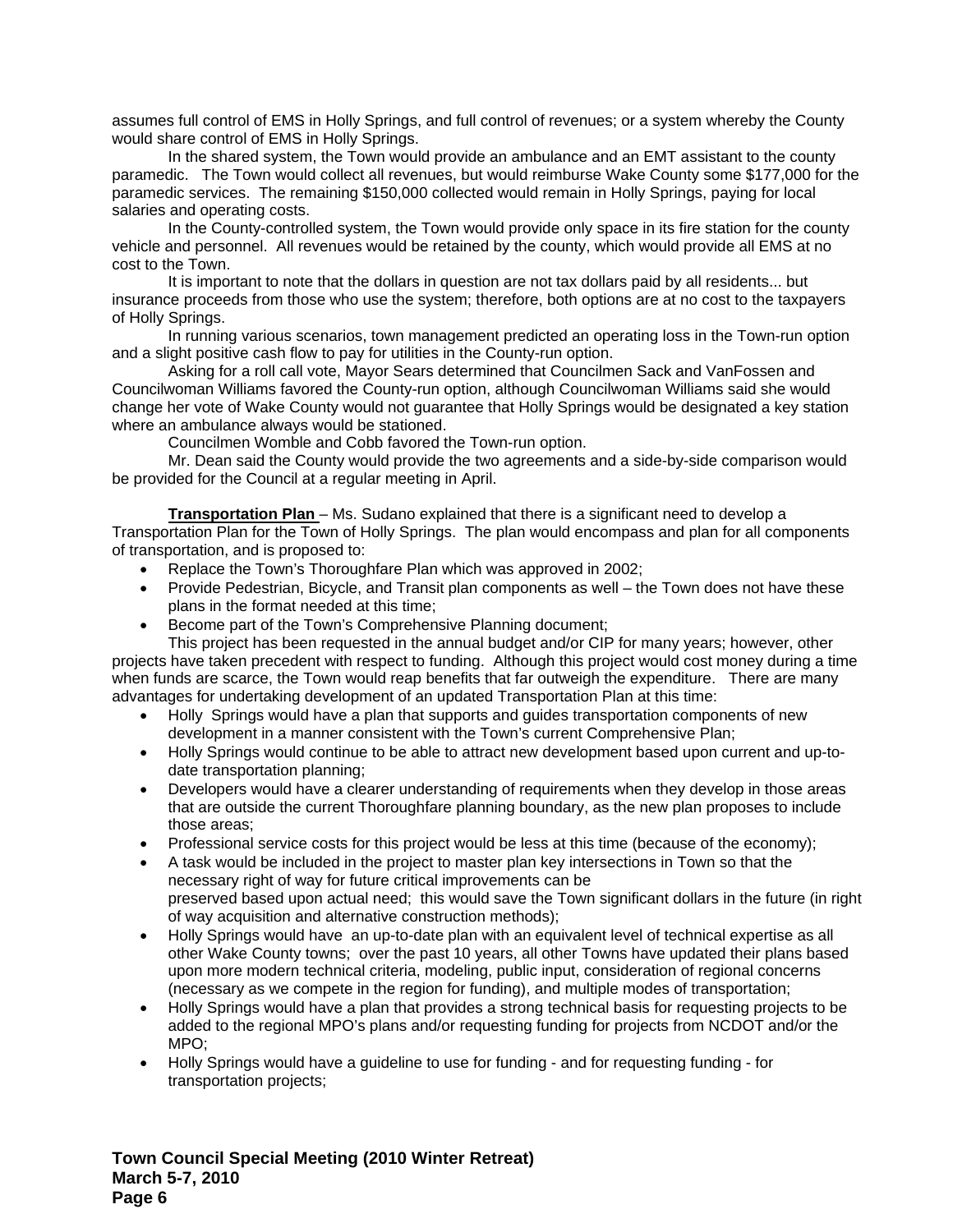- The plan would strengthen Holly Springs' requests for project recognition and funding at an NCDOT and MPO level;
- This project is strongly supported by all other department heads.

There are also many disadvantages for NOT undertaking this project at this time:

- Holly Springs continues to miss out on opportunities to strongly advocate and gain support for certain projects at the MPO level due to the lack of technical expertise behind the current plan – (transportation planning has become more technical in nature over the past 10 years); this impacts funding as well as regional support of local projects important to Holly Springs;
- Holly Springs gets behind in right of way reservation as development occurs, when right of way costs average 50% of transportation project costs (the cost of development of this plan could easily be recouped with the savings from purchasing right of way on one transportation project);
- Holly Springs does not have a transportation plan that supports development in accordance with its Comprehensive Plan;
- Holly Springs does not have a transportation plan that incorporates other modes of transportation (bicycle, transit, pedestrian);
- Holly Springs' plan continues to NOT be recognized as a technical and up-to-date document for the purposes of influencing regional transportation decisions in our area;

**Consensus:** Council members agreed that would support this item's being included in the upcoming FY 2010-11 budget at a cost of less than \$100,000.

**Action:** The Council approved a motion to recess the meeting until the following morning. **Motion By:** VanFossen **Second By:** Sack **Vote:** Unanimous

### **Sunday Morning – Capital Project Funding; Grant Review, Legislative Agenda, HSTV-11**

Grant Review Committee – Councilwoman Williams said she would be interested in serving on the grant application review committee. As chair, Mr. Cobb agreed that she and he would make up the committee.

**Direction:** A policy should be written to establish the review committee made up of two Council members to serve for two years and to be appointed during each organizational meeting. Council agreed that Councilman Cobb and Councilwoman Williams would serve as the committee from now until the next organizational meeting.

Bond Referendum -- Mr. Dean reminded Council that the Town was going to have to borrow \$10 million this year to finish paying for the expansion of the wastewater treatment plant. He reminded them, too, that structured rate increases over the years have been implemented in order to pay for the project.

He said it would be his position that if the Town is to pursue a bond referendum that it be used for as much debt load as the Town could absorb. He said a one-cent tax rate increase would raise \$280,000, which be the annual debt payment on \$5 million.

In other words, Mr. Dean said, for every \$5 million in bond authority, the tax rate would have to increase a penny.

In another finance maneuver, Mr. Dean explained that the State had agreed to reimburse the Town early for the Green Oaks Parkway project. He said the sizeable state contribution toward the project would improve the Town's financial situation by allowing the Town to either pay toward long-term debt or to pay off short-term debt, which would improve cash flow.

**Direction:** Council is interested in looking more closely at the funding of various projects, given all the variables and possible impacts on residents. The members asked management to compile a bond referendum packet, complete with possible outcomes, and to schedule a workshop on the topic for later in the year.

Legislative Agenda -- Each year, the Town provides State representatives in the Wake Delegation a list of projects the Council would like to see addressed in the coming legislative session.

 The House and the Senate convene on May 12. Retreat discussion resulted in the following items to be included in this year's Town of Holly Springs Legislative Agenda: